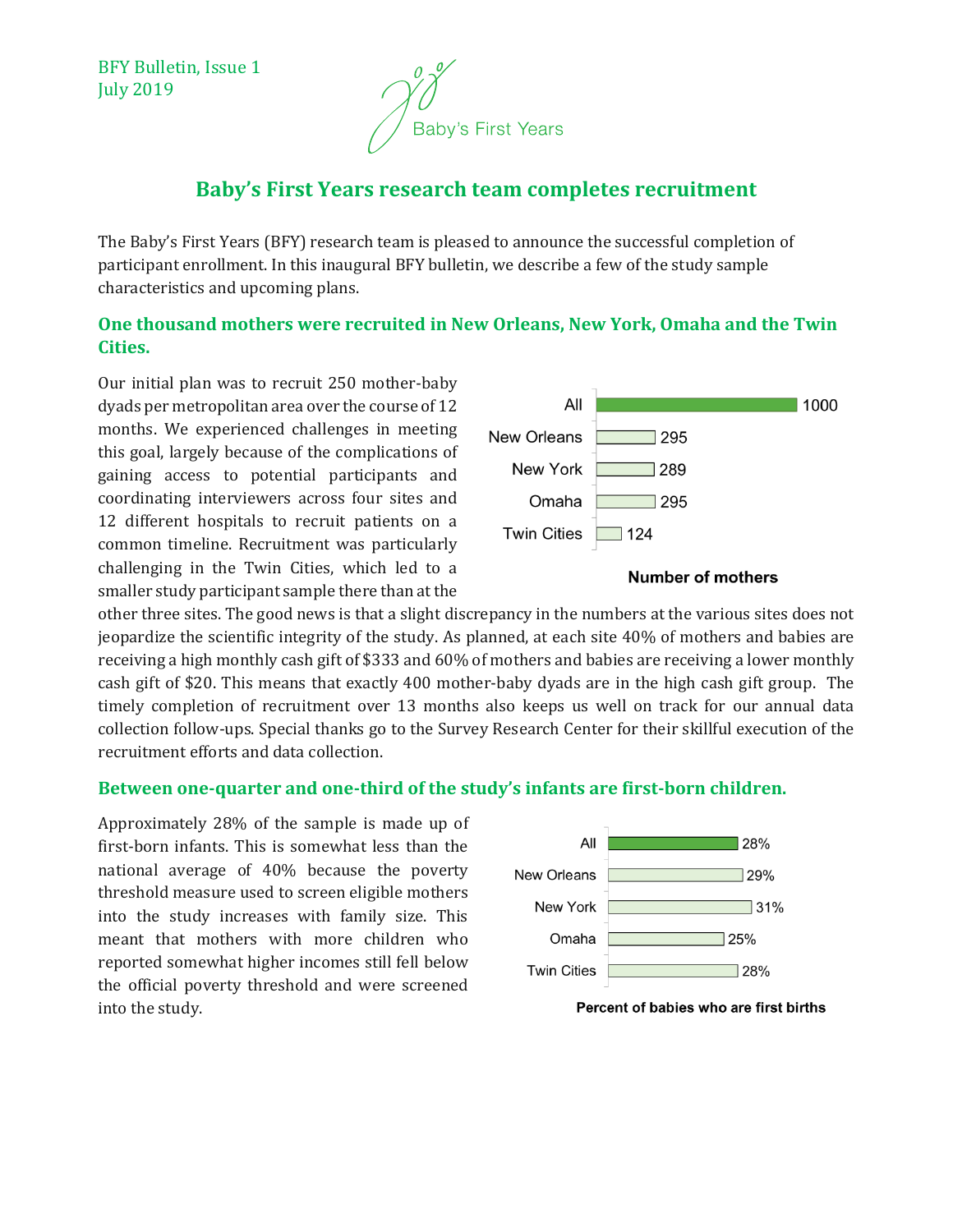BFY Bulletin, Issue 1 July 2019

## **The study sample has an equal number of infant girls and boys, and mothers are racially and ethnically diverse across the four study sites.**



### **Other Baby's First Years news**

- Mothers have had good experiences with the debit cards. Our hotline remains busy with mothers calling in with questions about using their cards, but it appears that we have been able to resolve all of their problems.
- A small number of mothers had second thoughts: Five mothers chose to withdraw from both the research and the cash gift. Because they opted not to receive the cash gift, they are not part of our n=1,000 sample.
- One mother elected to receive the cash gift but chose to withdraw from the research. She is a part of the n=1,000 sample.
- We are pleased that community engagement and stakeholder groups are now in place at all four sites.
- We are very excited to announce that BFY has raised funding to cover an in-depth qualitative study that will enable us to incorporate the voices of the mothers receiving the cash gifts. Sarah Halpern-Meekin will lead this study. A random sample of 30 mothers from the Twin Cities and 50 mothers from New Orleans will be asked to participate in this component of the study. The first round of inperson, in-depth interviews will start in late summer 2019.
- We are committed to open science. Details about the study and its hypotheses are preregistered with clinicaltrials.gov, the Registry of Effectiveness Studies, and the American Economic Association's RCT Registry. Details about the study design, measures and analysis plan will soon be posted on our study's website.

# **What's next for Baby's First Years?**

- The second wave of data collection will be starting in July. We will be visiting the homes of the families around the children's first birthday to conduct a survey with the mother, record a video of the mother playing with the infant, collect a hair sample from mothers to measure maternal stress (based on the stress hormone cortisol), and assess the infant's brain functioning using electroencephalography [EEG]).
- BFY will use a new portable device that permits EEG data collection in the infant's home. This system, called Enobio, was developed by Neuroelectrics, Inc., and allows for safe and easy measurement of infant brain activity in that setting. What do parents think about EEGs? We questioned three focus groups to find out. Mothers had a lot of questions, but remained interested in participating after they learned more about EEG technology and how it could be valuable to the study.